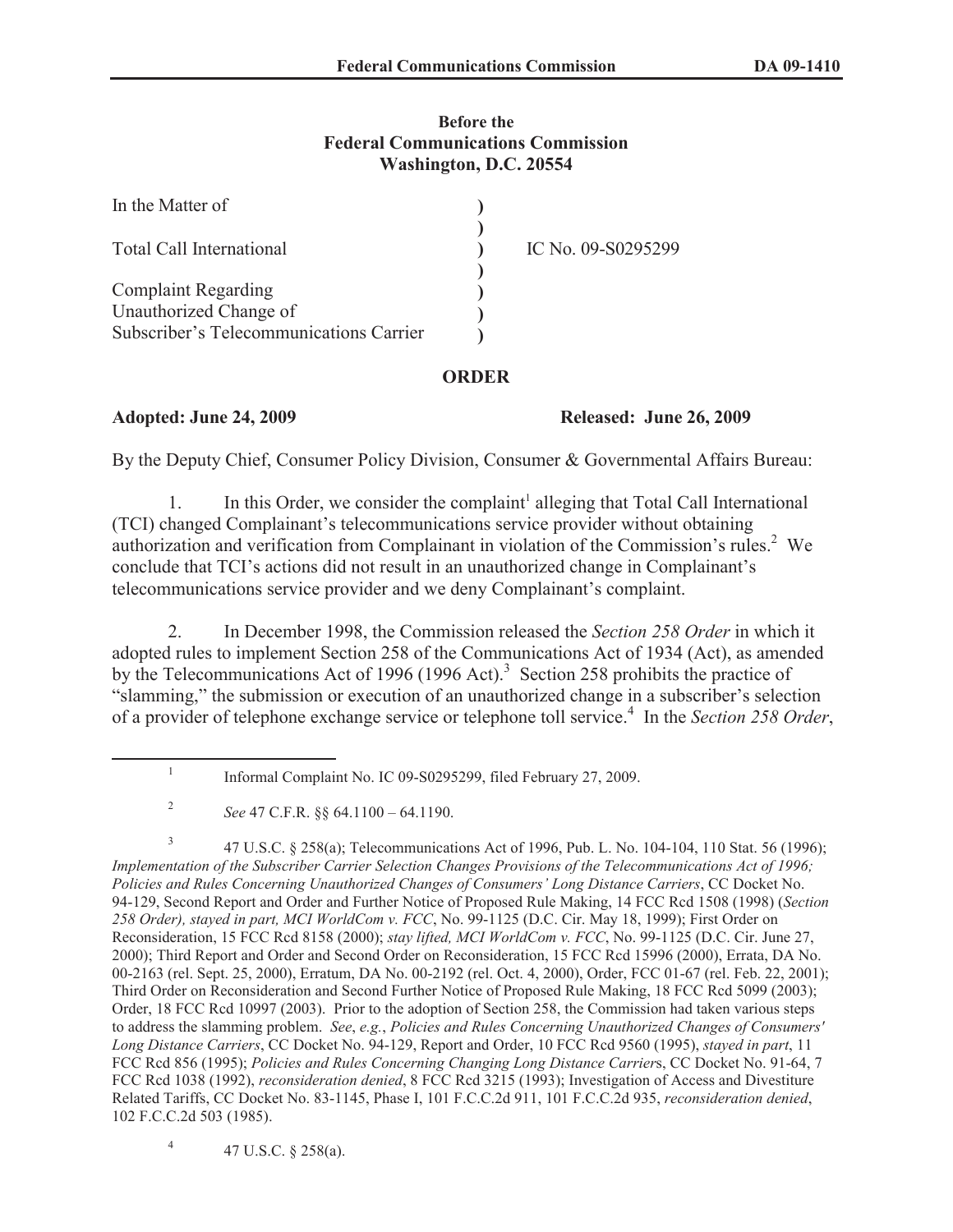the Commission adopted aggressive new rules designed to take the profit out of slamming, broadened the scope of the slamming rules to encompass all carriers, and modified its existing requirements for the authorization and verification of preferred carrier changes. The rules require, among other things, that a carrier receive individual subscriber consent before a carrier change may occur.<sup>5</sup> Pursuant to Section 258, carriers are absolutely barred from changing a customer's preferred local or long distance carrier without first complying with one of the Commission's verification procedures.<sup>6</sup> Specifically, a carrier must: (1) obtain the subscriber's written or electronically signed authorization in a format that meets the requirements of Section 64.1130; (2) obtain confirmation from the subscriber via a toll-free number provided exclusively for the purpose of confirming orders electronically; or (3) utilize an independent third party to verify the subscriber's order.<sup>7</sup>

3. The Commission also has adopted liability rules. These rules require the carrier to absolve the subscriber where the subscriber has not paid his or her bill. In that context, if the subscriber has not already paid charges to the unauthorized carrier, the subscriber is absolved of liability for charges imposed by the unauthorized carrier for service provided during the first 30 days after the unauthorized change.<sup>8</sup> Where the subscriber has paid charges to the unauthorized carrier, the Commission's rules require that the unauthorized carrier pay 150% of those charges to the authorized carrier, and the authorized carrier shall refund or credit to the subscriber 50% of all charges paid by the subscriber to the unauthorized carrier.<sup>9</sup> Carriers should note that our actions in this order do not preclude the Commission from taking additional action, if warranted, pursuant to Section 503 of the Act.<sup>10</sup>

4. We received Complainant's complaint on February 27, 2009, alleging that Complainant's telecommunications service provider had been changed to Global Crossing Telecommunications, Inc. (Global Crossing) without Complainant's authorization. Pursuant to Sections 1.719 and  $64.1150$  of our rules,  $11$  we notified Global Crossing of the complaint and Global Crossing responded on April  $17, 2009$ .<sup>12</sup> Global Crossing states that the change in Complainant's telecommunications provider was initiated by Total Call International (TCI).

5 *See* 47 C.F.R. § 64.1120.

6 47 U.S.C. § 258(a).

7 *See* 47 C.F.R. § 64.1120(c). Section 64.1130 details the requirements for letter of agency form and content for written or electronically signed authorizations. 47 C.F.R. § 64.1130.

8 *See* 47 C.F.R. §§ 64.1140, 64.1160. Any charges imposed by the unauthorized carrier on the subscriber for service provided after this 30-day period shall be paid by the subscriber to the authorized carrier at the rates the subscriber was paying to the authorized carrier at the time of the unauthorized change. *Id.*

9 *See* 47 C.F.R. §§ 64.1140, 64.1170.

<sup>10</sup> *See* 47 U.S.C. § 503.

<sup>11</sup> 47 C.F.R. § 1.719 (Commission procedure for informal complaints filed pursuant to Section 258 of the Act); 47 C.F.R. § 64.1150 (procedures for resolution of unauthorized changes in preferred carrier).

<sup>12</sup> Global Crossing's Response to Informal Complaint No. 09-S0295299, received April 17, 2009.